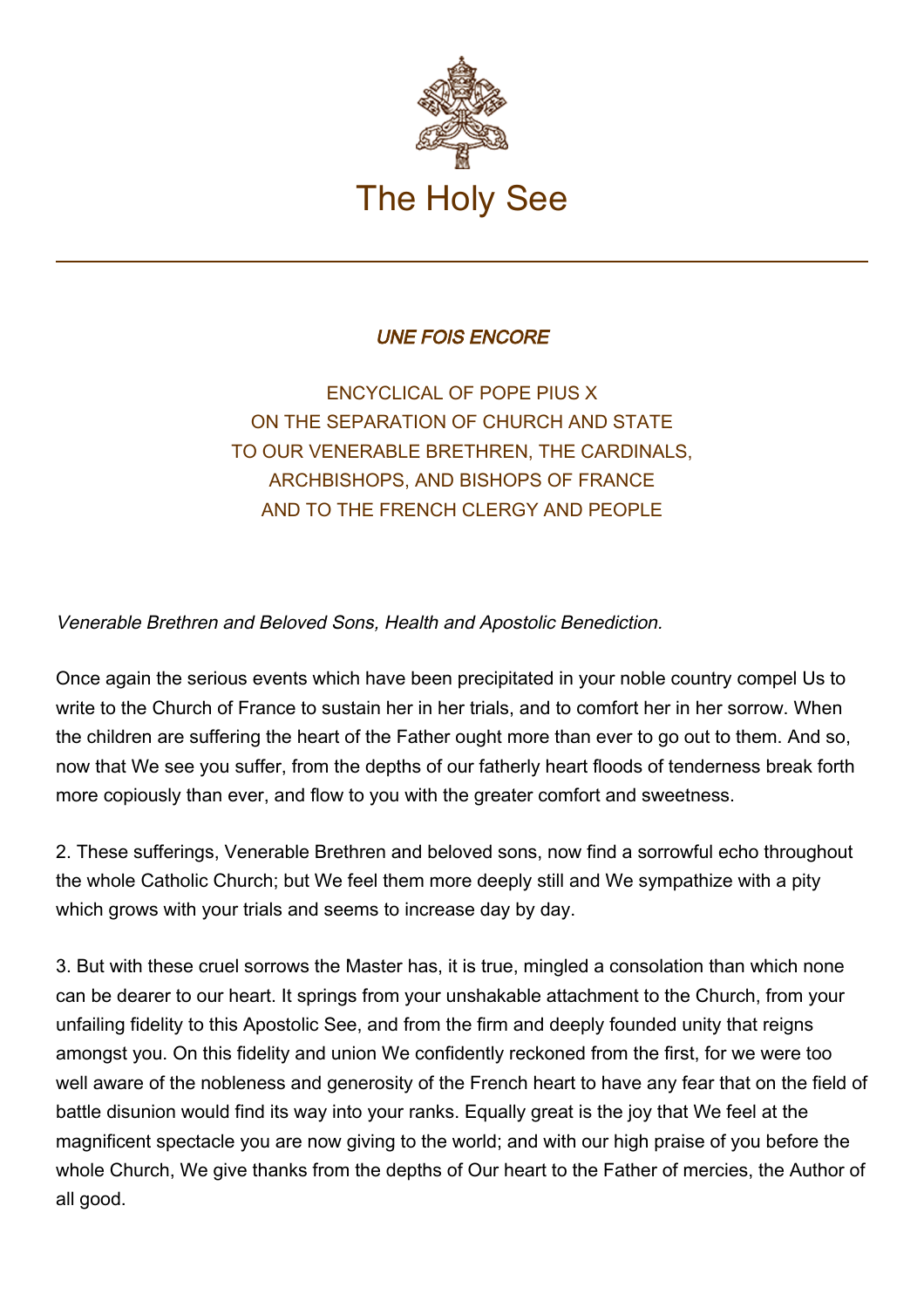4. Recourse to God, so infinitely good, is all the more necessary because, far from abating, the struggle grows fiercer and expands unceasingly. It is no longer only the Christian faith that they would uproot at all costs from the hearts of the people; it is any belief which lifting man above the horizon of this world would supernaturally bring back his wearied eyes to heaven. Illusion on the subject is no longer possible. War has been declared against everything supernatural, because behind the supernatural stands God, and because it is God that they want to tear out of the mind and heart of man.

5. The war will be bitter and without respite on the part of those who wage it. That as it goes on harder trials than those which you have hitherto known await you is possible and even probable. Common prudence calls on each of you to prepare for them. And this you will do simply, valiantly, and full of confidence, sure that however fiercely the fight may rage, victory will in the end remain in your hands.

6. The pledge of this victory is your union first of all amongst yourselves, and secondly with this Apostolic See. This twofold union will make you invincible, and against it all efforts will break.

7. Our enemies have on this been under no misapprehensions. From the outset, and with the greatest clearness of vision, they determined on their objective; first to separate you from Us and the Chair of Peter, and then to sow disorder among you. From then till now they have made no change in their tactics; they have pursued their end without rest and by every means; some with comprehensive and catching formulas; others with the most brutal cynicism. Specious promises, dishonorable bribes offered to schism, threats and violence, all these have been brought into play and employed. But your clear-sighted fidelity has wrecked all these attempts. There upon, thinking that the best way to separate you from Us was to shatter your confidence in the Apostolic See, they have not hesitated, from the tribune and in the press, to throw discredit upon Our acts by misrepresenting and sometimes even by calumniating Our intentions.

8. The Church, they said, is seeking to arouse religious war in France, and is summoning to her aid the violent persecution which has been the object of her prayers. What a strange accusation! Founded by Him who came to bring peace to the world and to reconcile man with God, a Messenger of peace upon earth, the Church could only seek religious war by repudiating her high mission and belying it before the eyes of all. To this mission of patient sweetness and love she rests and will remain always faithful. Besides, the whole world now knows that if peace of conscience is broken in France, that is not the work of the Church but of her enemies. Fair-minded men, even though not of our faith, recognize that if there is a struggle on the question of religion in your beloved country, it is not because the Church was the first to unfurl the flag, but because war was declared against her. During the last twenty-five years she has had to undergo this warfare. That is the truth and the proof of it is seen in the declarations made and repeated over and over again in the Press, at meetings, at Masonic congresses, and even in Parliament, as well as in the attacks which have been progressively and systematically directed against her. These facts are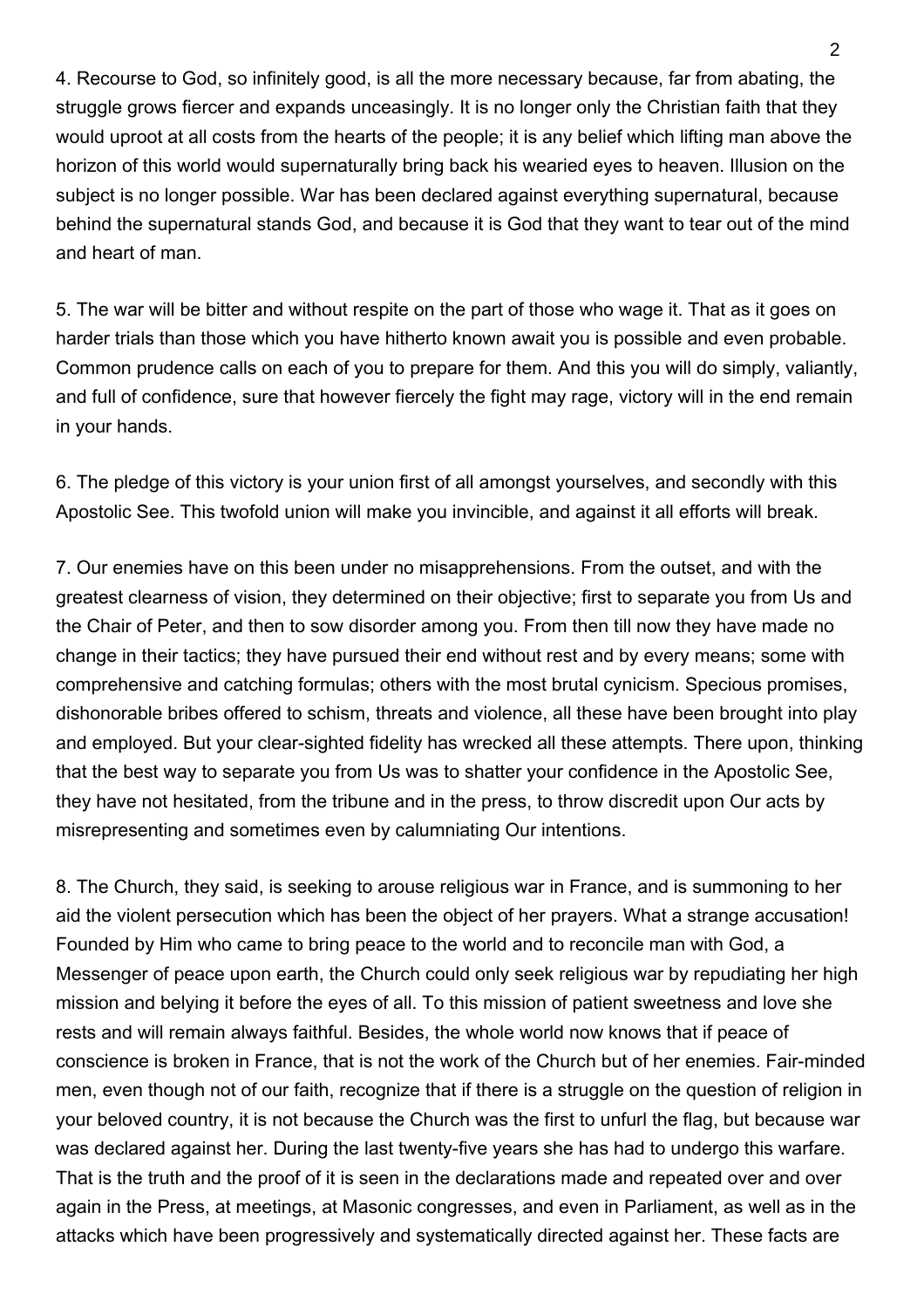undeniable, and no argument can ever make away with them. The Church then does not wish for war, and religious war least of all. To affirm the contrary is an outrageous calumny.

9. Nor has she any desire for violent persecution. She knows what persecution is, for she has suffered it in all times and in all places. Centuries passed in bloodshed give her the right to say with a holy boldness that she does not fear it, and that as often as may be necessary she will be able to meet it. But persecution is in itself an evil, for it is injustice and prevents man from worshipping God in freedom. The Church then cannot desire it, even with a view to the good which Providence in its infinite wisdom ever draws out of it. Besides, persecution is not only evil, it is also suffering, and there we have a fresh reason why the Church, who is the best of mothers, will never seek it.

10. This persecution which she is reproached as having provoked, and which they declare they have refused, is now being actually inflicted upon her. Have they not within these last days evicted from their houses even the Bishops who are most venerable by their age and virtues, driven the seminarists from the grands and petits seminaries, and entered upon the expulsion of the cures from their presbyteries? The whole Catholic world has watched this spectacle with sadness, and has not hesitated to give the name which they deserved to such acts of violence.

11. As for the ecclesiastical property which we are accused of having abandoned, it is important to remark that this property was partly the patrimony of the poor and the patrimony, more sacred still, of the dead. It was not permissible to the Church to abandon or surrender it; she could only let it be taken from her by violence. Nobody will believe that she has deliberately abandoned, except under the pressure of the most overwhelming motives, what was confided to her keeping, and what was so necessary for the exercise of worship, for the maintenance of sacred edifices, for the instruction of her clergy, and for the support of her ministers. It was only when perfidiously placed in the position of having to choose between material ruin and consent to the violation of her constitution, which is of divine origin, that the Church refused, at the cost of poverty, to allow the work of God to be touched by her. Her property, then, has been wrested from her; it was not she that abandoned it. Consequently, to declare ecclesiastical property unclaimed on a given date unless the Church had by then created within herself a new organism; to subject this creation to conditions in rank opposition to the divine constitution of the Church, which was thus compelled to reject them; to transfer this property to third parties as if it had become "sans maitre," and finally to assert that in thus acting there was no spoliation of the Church but only a disposal of the property abandoned by her - this is not merely argument of transparent sophistry but adding insult to the most cruel spoliation. This spoliation is undeniable in spite of vain attempts at palliating it by declaring that no moral person existed to whom the property might be handed over; for the state has power to confer civil personality on whomsoever the public good demands that it should be granted to, establishments that are Catholic as well as others. In any case it would have been easy for the state not to have subjected the formation of associations cultuelles to conditions in direct opposition to the divine constitution of the Church which they were supposed to serve.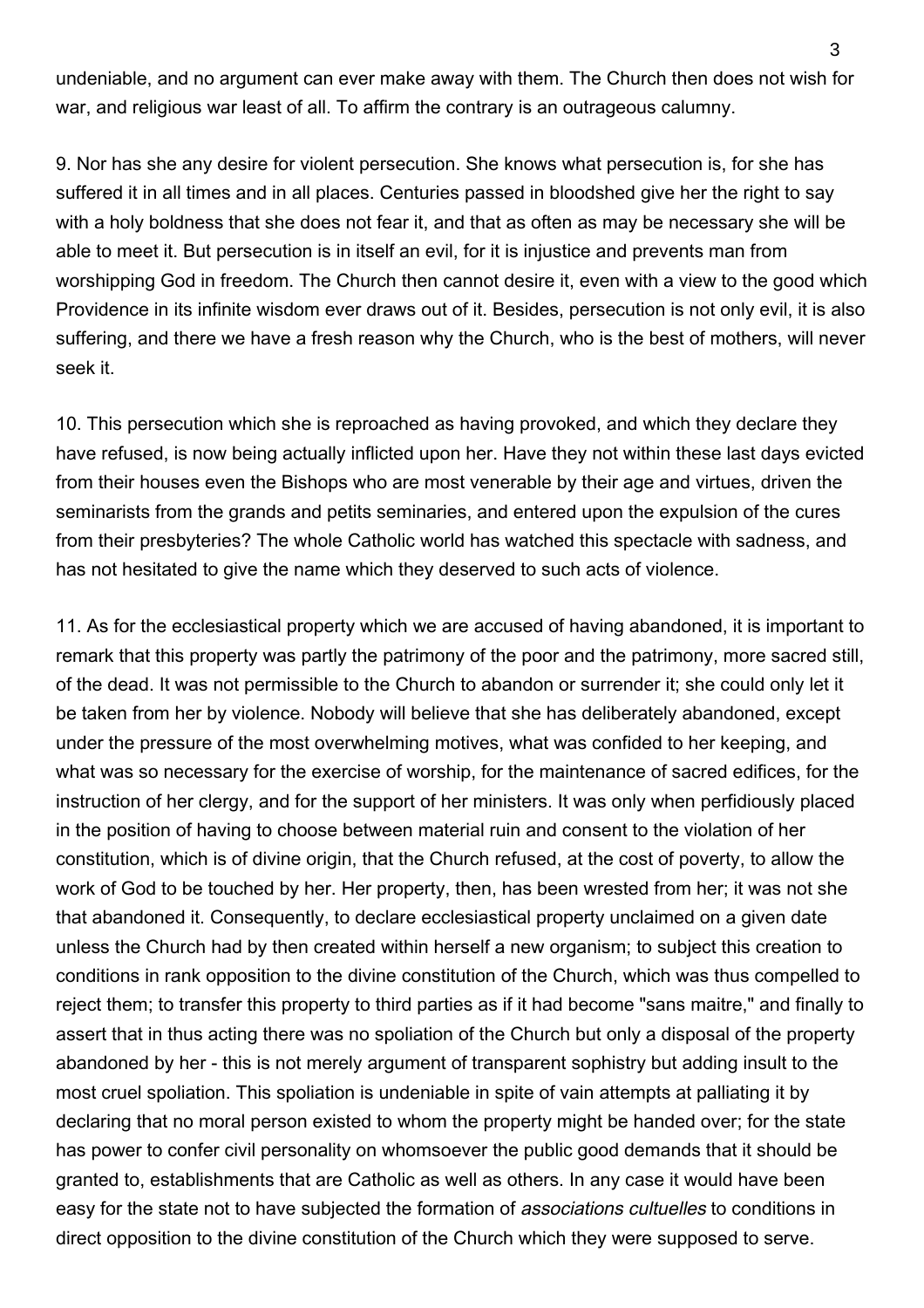12. And yet that is precisely what was done in the matter of the *associations cultuelles*. They were organized under the law in such a way that its dispositions on this subject ran directly counter to those rights which, derived from her constitution, are essential to the Church, notably as affecting the ecclesiastical hierarchy, the inviolable base given to His work by the Divine Master himself. Moreover, the law conferred on these associations powers which are the exclusive prerogative of ecclesiastical authority both in the matter of the exercise of worship and of the proprietorship and administration of property. And lastly, not only are these associations withdrawn from ecclesiastical jurisdiction but they are made judicially answerable to the civil authority. These are the reasons which have driven Us in Our previous Encyclicals to condemn these associations cultuelles in spite of the heavy sacrifices which such condemnation involved.

13. We have also been accused of prejudice and inconsistency. It has been said that We had refused to approve in France what We had approved in Germany. But this charge is equally lacking in foundation and justice. For although the German law was blameable on many points, and has been merely tolerated in order to avoid greater evils, the cases were quite different, for that law contained an express recognition of the Catholic hierarchy, which the French law does not do.

14. As regards the annual declaration demanded for the exercise of worship, it did not offer the full legal security which one had a right to desire. Nevertheless - though in principle gatherings of the faithful in church have none of the constituent elements proper to public meetings, and it would, in fact, be odious to attempt to assimilate them - the Church could, in order to avoid greater evils, have brought herself to tolerate this declaration. But by providing that the "cure or officiating priest would no longer," in his church, "be anything more than an occupier without any judicial title or power to perform any acts of administration," there has been imposed on ministers of religion in the very exercise of their ministry a situation so humiliating and vague that, under such conditions, it was impossible to accept the declaration. There remains for consideration the law recently voted by the two Chambers.

15. From the point of view of ecclesiastical property, this law is a law of spoliation and confiscation, and it has completed the stripping of the Church. Although her Divine Founder was born poor in a manger, and died poor on the Cross, although she herself has known poverty from her cradle, the property that came to her was nonetheless hers, and no one had the right to deprive her of it. Her ownership, indisputable from every point of view, had been, moreover, officially sanctioned by the state, which could not consequently violate it. From the point of view of the exercise of worship, this law has organized anarchy; it is the consecration of uncertainty and caprice. Uncertainty whether places of worship, always liable to be diverted from their purpose, are meanwhile to be placed, or not placed, at the disposition of the clergy and faithful; uncertainty whether they shall be reserved from them or not, and for how long; whilst an arbitrary administrative regulates the conditions of their use, which is rendered eminently precarious. Public worship will be in as many diverse situations as the other. On the other hand, there is an obligation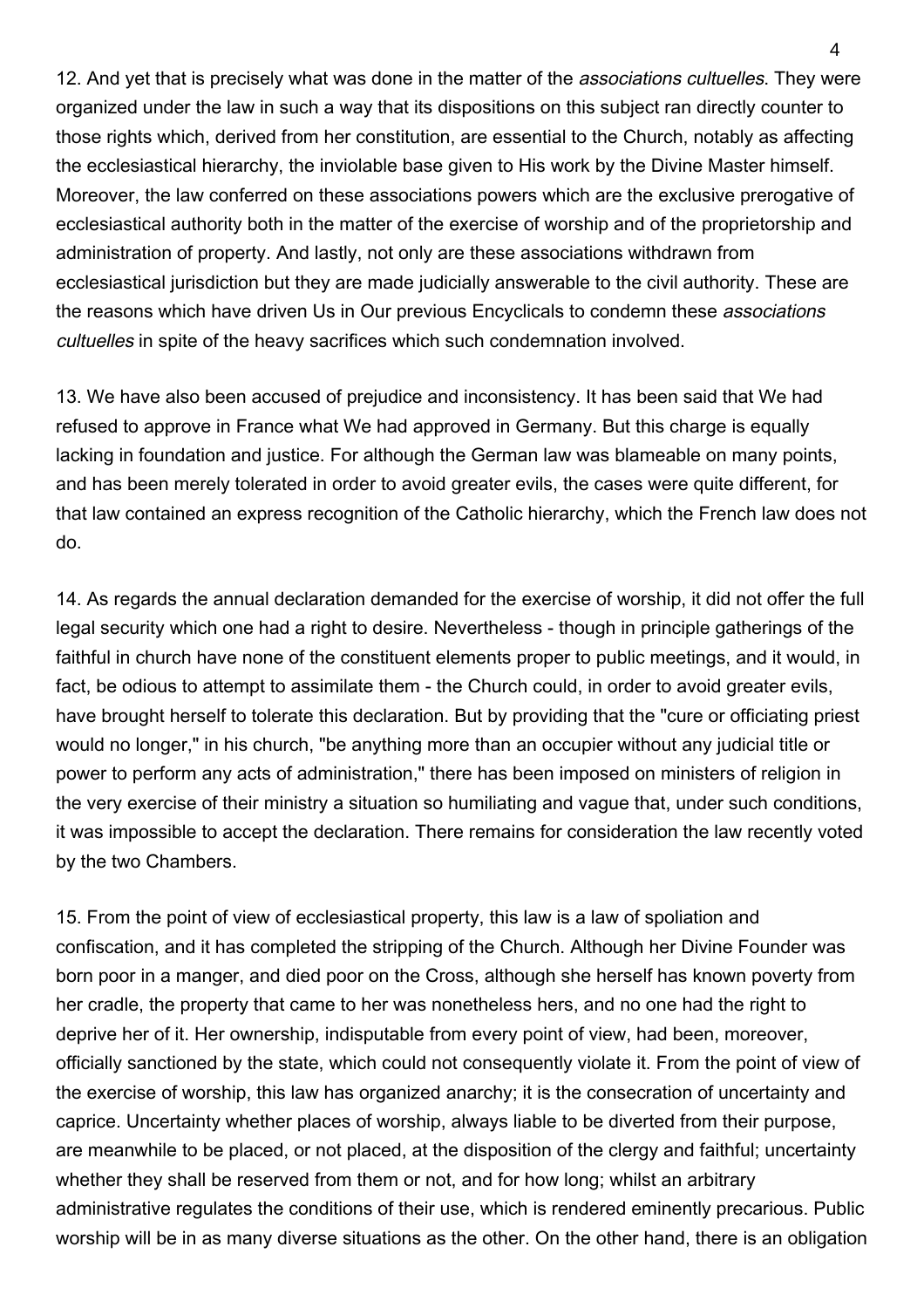to meet all sorts of heavy charges, whilst at the same time there are draconian restrictions upon the resources by which they are to be met. Thus, though but of yesterday, this law has already evoked manifold and severe criticisms from men belonging indiscriminately to all political parties and all shades of religious belief. These criticisms alone are sufficient judgment of the law.

16. It is easy to see, Venerable Brethren and beloved sons, from what We have just recalled to you, that this law is an aggravation of the Law of Separation, and we can not therefore do otherwise than condemn it.

17. The vague and ambiguous wording of some of its articles places the end pursued by our enemies in a new light. Their object is, as we have already pointed out, the destruction of the Church and the dechristianization of France, but without people's attending to it or even noticing it. If their enterprise had been really popular, as they pretend it to be, they would not have hesitated to pursue it with visor raised and to take the whole responsibility. But instead of assuming that responsibility, they try to clear themselves of it and deny it, and in order to succeed the better, fling it upon the Church their victim. This is the most striking of all the proofs that their evil work does not respond to the wishes of the country.

18. It is in vain that after driving Us to the cruel necessity of rejecting the laws that have been made - seeing the evils they have drawn down upon the country, and feeling the universal reprobation which, like a slow tide, is rising round them - they seek to lead public opinion astray and to make the responsibility for these evils fall upon Us. Their attempt will not succeed.

19. As for Ourselves, We have accomplished Our duty, as every other Roman Pontiff would have done. The high charge with which it has pleased Heaven to invest Us, in spite of Our unworthiness, as also the Christian faith itself, which you profess with Us, dictated to Us Our conduct. We could not have acted otherwise without trampling under foot Our conscience, without being false to the oath which We took on mounting the chair of Peter, and without violating the Catholic hierarchy, the foundation given to the Church by our Savior Jesus Christ.

We await, then, without fear, the verdict of history. History will tell how We, with Our eyes fixed immutably upon the defense of the higher rights of God, have neither wished to humiliate the civil power, nor to combat a form of government, but to safeguard the inviolable work of Our Lord and Master Jesus Christ. It will say that We have defended you, Our beloved sons, with all the strength of Our great love; that what We have demanded and now demand for the Church, of which the French Church is the elder daughter and an integral part, is respect for its hierarchy and inviolability of its property and liberty; that if Our demand had been granted religious peace would not have been troubled in France, and that, the day it is listened to that peace so much desired will be restored in the country.

20. And, lastly, history will say, that if, sure beforehand of your magnanimous generosity. We have